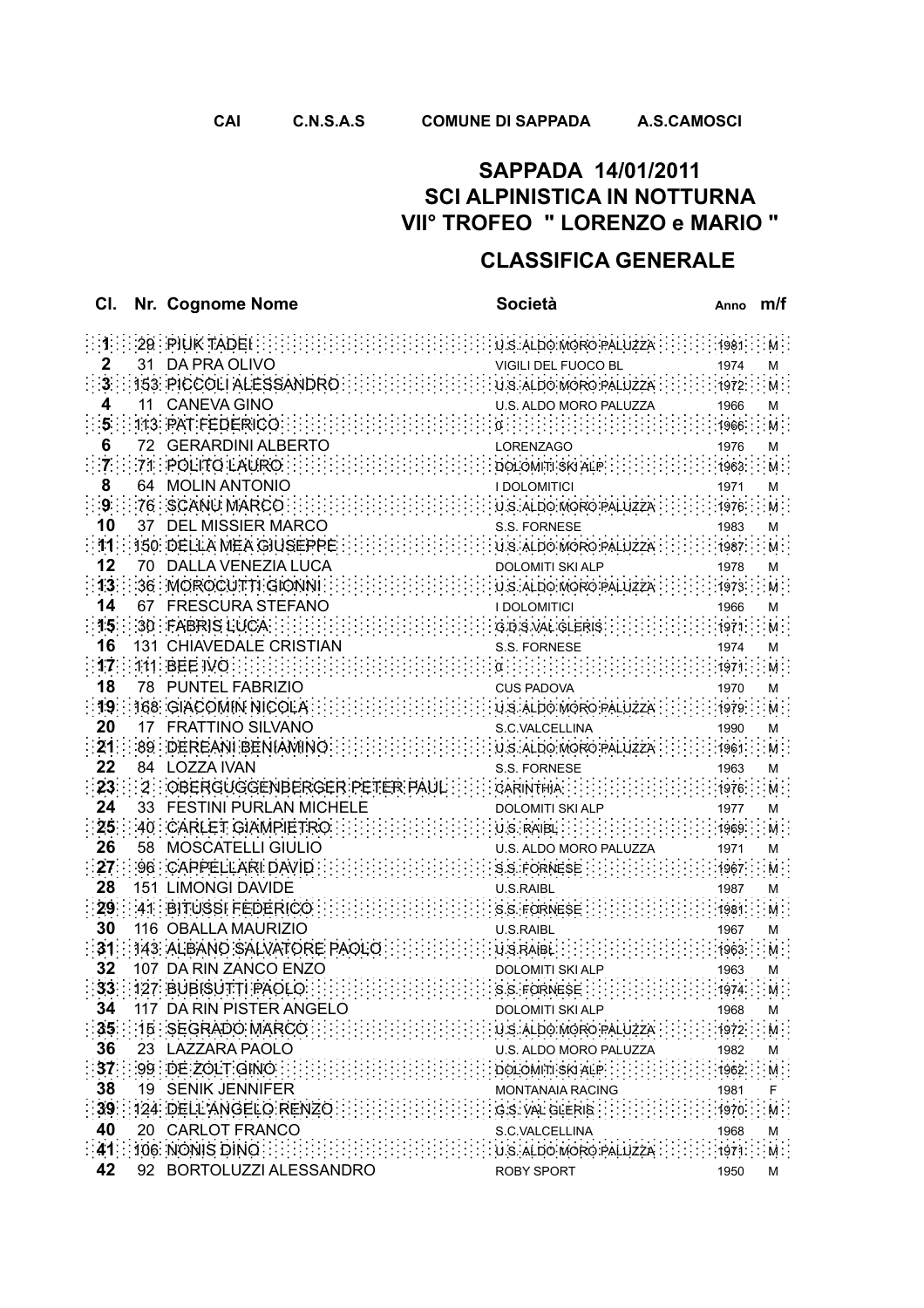| 43              |     | 128: DE CRIGNIS SANDRO                                                                                                                                                                                                                                                                                                                                                                            |  |  |  | U.S.RAIBL .                             |                          |  |                                                   |              |                                        |
|-----------------|-----|---------------------------------------------------------------------------------------------------------------------------------------------------------------------------------------------------------------------------------------------------------------------------------------------------------------------------------------------------------------------------------------------------|--|--|--|-----------------------------------------|--------------------------|--|---------------------------------------------------|--------------|----------------------------------------|
| 44              |     | <b>120 POIAZZI LUCA</b>                                                                                                                                                                                                                                                                                                                                                                           |  |  |  |                                         | PAULARO SKI TEAM         |  |                                                   | 1970         | М                                      |
| 45              |     | 125 ZANDEGIACOMO GIORGIO                                                                                                                                                                                                                                                                                                                                                                          |  |  |  |                                         | I DOLOMITICI.            |  |                                                   | 1992         |                                        |
| 46              | 45  | <b>ZANOTELLI TOMMASO</b>                                                                                                                                                                                                                                                                                                                                                                          |  |  |  |                                         | SCI CAI SCHIO            |  |                                                   | 1965         | М                                      |
| 47              |     | 132: BIASUTTI MICHELE                                                                                                                                                                                                                                                                                                                                                                             |  |  |  |                                         | SKI RUNNING GIAIS        |  |                                                   | 1969         |                                        |
| 48              |     | 53 DE PODESTA' GIANNI                                                                                                                                                                                                                                                                                                                                                                             |  |  |  |                                         | <b>G.S. VAL GLERIS</b>   |  |                                                   | 1963         | М                                      |
| 49              |     | :18 : STRAMARE LUCA:                                                                                                                                                                                                                                                                                                                                                                              |  |  |  |                                         | MONTANAIA RACING         |  |                                                   | 1974         | M-                                     |
| 50              |     | 122 PANIZ MATTEO                                                                                                                                                                                                                                                                                                                                                                                  |  |  |  |                                         | <b>CARBON STREET</b>     |  |                                                   | 1977         | М                                      |
| 51              |     | 119: CECCHIN DAVID                                                                                                                                                                                                                                                                                                                                                                                |  |  |  |                                         | DOLOMITI SKI ALP         |  |                                                   | 1984         | M                                      |
| 52              | 38  | <b>LAVARONI PAOLO</b>                                                                                                                                                                                                                                                                                                                                                                             |  |  |  | <b>U.S.RAIBL</b>                        |                          |  |                                                   | 1969         | м                                      |
| 53 <sup>1</sup> |     | 75 DE CECCO DIEGO                                                                                                                                                                                                                                                                                                                                                                                 |  |  |  |                                         | S.S. FORNESE:            |  |                                                   | 1966         | Μ.                                     |
| 54              | 79  | <b>MARESIA EMILIANO</b>                                                                                                                                                                                                                                                                                                                                                                           |  |  |  |                                         | <b>S.S. FORNESE</b>      |  |                                                   | 1973         | М                                      |
| 55              |     | 47 : BENFATTO FULVIO                                                                                                                                                                                                                                                                                                                                                                              |  |  |  |                                         | SPORTFUL                 |  |                                                   | 1966         | M.                                     |
| 56              | 43  | <b>SARTOGO MONICA</b>                                                                                                                                                                                                                                                                                                                                                                             |  |  |  |                                         | U.S. ALDO MORO PALUZZA   |  |                                                   | 1964         |                                        |
| 57              |     | 86 CIAN LUIGI.                                                                                                                                                                                                                                                                                                                                                                                    |  |  |  |                                         |                          |  |                                                   |              |                                        |
| 58              |     | 112 TAGLIAPIETRA CLAUDIO                                                                                                                                                                                                                                                                                                                                                                          |  |  |  |                                         | A S. DOLOMITICI.         |  |                                                   | 1966         |                                        |
| 59.             |     | :77 : COLMAN PIERO:                                                                                                                                                                                                                                                                                                                                                                               |  |  |  | 0                                       |                          |  |                                                   | 1972         | м                                      |
|                 |     |                                                                                                                                                                                                                                                                                                                                                                                                   |  |  |  |                                         | S.S. FORNESE             |  |                                                   | 1966         |                                        |
| 60              |     | 54 ZORZI FABIO                                                                                                                                                                                                                                                                                                                                                                                    |  |  |  |                                         | <b>MONTANAIA RACING</b>  |  |                                                   | 1960         | М                                      |
| 61              |     | 22 LAZZARA MIRCO:                                                                                                                                                                                                                                                                                                                                                                                 |  |  |  |                                         | U.S. ALDO MORO PALUZZA   |  |                                                   | 1978         | Μ.                                     |
| 62              |     | 170 ROMANO MATTEO                                                                                                                                                                                                                                                                                                                                                                                 |  |  |  |                                         | TIMAU-CLEULIS            |  |                                                   | 1977         | М                                      |
| 63              |     | :98 : GORTAN MAURO                                                                                                                                                                                                                                                                                                                                                                                |  |  |  |                                         | U.S. ALDO MORO PALUZZA:  |  |                                                   | 1961         | м.                                     |
| 64              |     | 100 DE FILIPPO CECILIA                                                                                                                                                                                                                                                                                                                                                                            |  |  |  |                                         | <b>DOLOMITI SKI ALP</b>  |  |                                                   | 1980         |                                        |
| 65              |     | 109: DE VALERIO ANGELO                                                                                                                                                                                                                                                                                                                                                                            |  |  |  |                                         | DOLOMITI SKI ALP         |  |                                                   | 1974         |                                        |
| 66              |     | 176 CARGNELUTTI PAOLO                                                                                                                                                                                                                                                                                                                                                                             |  |  |  |                                         | U.S. ALDO MORO PALUZZA   |  |                                                   | 1977         | м                                      |
| 67              |     | 14 FRESCURA MAURO                                                                                                                                                                                                                                                                                                                                                                                 |  |  |  |                                         | A C GREA                 |  |                                                   | 1970         | Μ.                                     |
| 68              |     | 35 CIPRIANI GIOVANNI                                                                                                                                                                                                                                                                                                                                                                              |  |  |  |                                         | <b>G.S. VAL GLERIS</b>   |  |                                                   | 1966         | М                                      |
| 69              |     | :27 : CASAGRANDE GINO                                                                                                                                                                                                                                                                                                                                                                             |  |  |  |                                         | TEAM OMBRA               |  |                                                   | 1963         | M.                                     |
| 70              | 59  | <b>SOLARI BRUNO</b>                                                                                                                                                                                                                                                                                                                                                                               |  |  |  |                                         | C.S.R. CIMENTI           |  |                                                   | 1970         | М                                      |
| 71              | :42 | SPANGARO AMEDEO:                                                                                                                                                                                                                                                                                                                                                                                  |  |  |  |                                         | S.S. FORNESE             |  |                                                   | 1948         | м                                      |
| 72              | 16  | <b>PADESI RICCARDO</b>                                                                                                                                                                                                                                                                                                                                                                            |  |  |  |                                         | <b>MONTANAIA RACING</b>  |  |                                                   | 1967         | М                                      |
| 73              |     | 25 NODALE DENIS                                                                                                                                                                                                                                                                                                                                                                                   |  |  |  |                                         | <b>TEAM OMBRA</b>        |  |                                                   | 1976         | M.                                     |
| 74              | 121 | <b>MASCARIN MARC</b>                                                                                                                                                                                                                                                                                                                                                                              |  |  |  |                                         | SKI RUNNING GIAIS        |  |                                                   | 1969         | м                                      |
| 75              |     | 55 CAMPANELLI CHIARA                                                                                                                                                                                                                                                                                                                                                                              |  |  |  |                                         | MONTANAIA RACING         |  |                                                   | 1978         |                                        |
| 76              | 49  | PECILE FABRIZIO                                                                                                                                                                                                                                                                                                                                                                                   |  |  |  |                                         | G.S.AZZIDA MONTE MATAJUR |  |                                                   | 1962         | М                                      |
|                 |     | $\mathbb{E}[77]$ (182) ORLANDO PAOLO $\mathbb{E}[\mathbb{E}[\mathbb{E}[\mathbb{E}[\mathbb{E}[\mathbb{E}[\mathbb{E}[\mathbb{E}[\mathbb{E}[\mathbb{E}[\mathbb{E}[\mathbb{E}[\mathbb{E}[\mathbb{E}[\mathbb{E}[\mathbb{E}[\mathbb{E}[\mathbb{E}[\mathbb{E}[\mathbb{E}[\mathbb{E}[\mathbb{E}[\mathbb{E}[\mathbb{E}[\mathbb{E}[\mathbb{E}[\mathbb{E}[\mathbb{E}[\mathbb{E}[\mathbb{E}[\mathbb{E}[\math$ |  |  |  |                                         |                          |  |                                                   |              | $-M$                                   |
| 78              |     | 101 BALESTRA ALESSANDRO                                                                                                                                                                                                                                                                                                                                                                           |  |  |  |                                         | G.S. VAL GLERIS          |  |                                                   | 1970         | м                                      |
|                 |     | 79 179 FRANZ JOSEF [11111]                                                                                                                                                                                                                                                                                                                                                                        |  |  |  | <b>特种中国的用的通信用的</b>                      |                          |  |                                                   |              | $\frac{1}{2}$ : 1983 M                 |
| 80              |     | 126 ZANELLA OSVALDO                                                                                                                                                                                                                                                                                                                                                                               |  |  |  |                                         | SKI ALP DOLOMITI         |  |                                                   | 1993         | м                                      |
|                 |     | <b>81 129 BELLITTO DANIELE IN LITTLE</b>                                                                                                                                                                                                                                                                                                                                                          |  |  |  | $\cdots$ sciclus valcellina             |                          |  |                                                   |              | $1955$ M                               |
| 82              |     | 21 TURCHETTO ELENA                                                                                                                                                                                                                                                                                                                                                                                |  |  |  |                                         | U.S. ALDO MORO PALUZZA   |  |                                                   | 1982         | F                                      |
|                 |     | 83:26:ZARABARA CRISTIAN:                                                                                                                                                                                                                                                                                                                                                                          |  |  |  | $\cdots$ TEAM OMBRA $\cdots$            |                          |  |                                                   | 1971         | M                                      |
| 84              |     | 82 URBAN PAOLO                                                                                                                                                                                                                                                                                                                                                                                    |  |  |  |                                         | S.S. FORNESE             |  |                                                   | 1963         | м                                      |
|                 |     | 85 : 24 : DONADA LUIGI :: 1                                                                                                                                                                                                                                                                                                                                                                       |  |  |  |                                         | TEAM OMBRA               |  |                                                   | 1962         | M                                      |
| 86              |     | 4 DE FILIPPO PRIMO                                                                                                                                                                                                                                                                                                                                                                                |  |  |  |                                         | MONTANAIA RACING         |  |                                                   | 1957         | М                                      |
|                 |     | 87 110 RECHI ELVI                                                                                                                                                                                                                                                                                                                                                                                 |  |  |  | $\therefore$ : valdobbiadene            |                          |  |                                                   |              | $\frac{1}{2}$ : 1958 $\frac{1}{2}$ M : |
| 88              |     | 135 MAINARDIS MAURIZIO                                                                                                                                                                                                                                                                                                                                                                            |  |  |  |                                         | S.S. FORNESE             |  |                                                   | 1974         | M                                      |
| 89              |     | 87 CALLIGARO LIO                                                                                                                                                                                                                                                                                                                                                                                  |  |  |  |                                         | $S$ S FORNESE :          |  |                                                   | 1953         | M                                      |
| 90              |     | 8 DA RIOS DAVIDE                                                                                                                                                                                                                                                                                                                                                                                  |  |  |  |                                         | A.S.D.CAMOSCI            |  |                                                   | 1969         | м                                      |
|                 |     | 91   5   SEMENZATO FRANCESCO                                                                                                                                                                                                                                                                                                                                                                      |  |  |  | $\therefore$ A.S.D.CAMOSCI $\therefore$ |                          |  |                                                   | $\cdot$ 1970 | M                                      |
|                 |     | 92 178 BELTRAME GIOVANNI                                                                                                                                                                                                                                                                                                                                                                          |  |  |  |                                         | G.S. VAL GLERIS          |  |                                                   | 1972         | М                                      |
|                 |     | 93 167 ZANDEGIACOMO FRANCESCO                                                                                                                                                                                                                                                                                                                                                                     |  |  |  |                                         | <b>DOLOMITICI</b>        |  |                                                   | 1969         | M                                      |
| 94              |     | 138 FERIGO SANDRO                                                                                                                                                                                                                                                                                                                                                                                 |  |  |  |                                         | PAULARO SKI TEAM         |  |                                                   | 1978         | Μ                                      |
|                 |     | $95$ : 105 FABIANI ETTORE                                                                                                                                                                                                                                                                                                                                                                         |  |  |  |                                         |                          |  | $: 0.8$ ALDO MORO PALUZZA $: 1: 1: 1974$ $: 10.1$ |              |                                        |
|                 |     |                                                                                                                                                                                                                                                                                                                                                                                                   |  |  |  |                                         |                          |  |                                                   |              |                                        |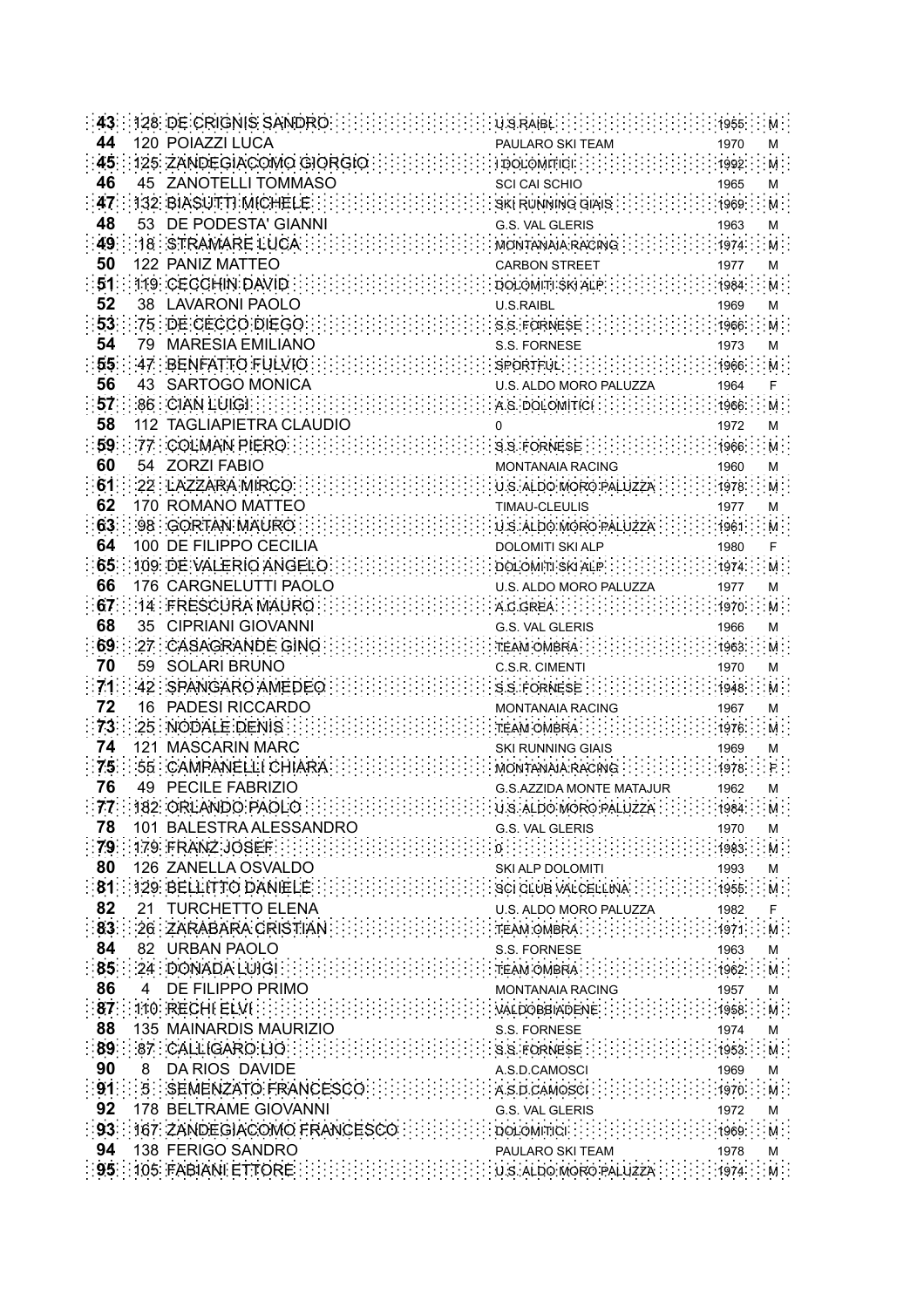| 96   |    | 137 CLAMA MARCO                | VELOX                                                                                           |                                 | 1991   | М                  |
|------|----|--------------------------------|-------------------------------------------------------------------------------------------------|---------------------------------|--------|--------------------|
| 97   |    | 172 PAVON FABRIZIO.            | U.S. ALDO MORO PALUZZA                                                                          |                                 | 1979   | М.                 |
| 98   | 39 | <b>TOSONI SONIA</b>            | <b>U.S.RAIBL</b>                                                                                |                                 | 1977   |                    |
| 99   |    | 163 MOLIN ALESSIA              | DOLOMITI SKI ALP                                                                                |                                 | 1972   |                    |
| 100  | 9  | <b>FUNES MARCO</b>             | <b>S.S. FORNESE</b>                                                                             |                                 | 1987   |                    |
| 101  |    | 44 PICCO NORIS                 |                                                                                                 |                                 |        | М                  |
|      |    |                                | G.S. VAL GLERIS.                                                                                |                                 | 1969   | м.                 |
| 102  |    | 152 DA RIN ZANCO WALTER        | <b>VALPIOVA</b>                                                                                 |                                 | 1968   | М                  |
|      |    | 103: 118: CLAMA MORENO         | SKI TEAM PAULARO                                                                                |                                 | 1964   | M.                 |
| 104  |    | 139 SBRIZZAI GABRIEL           | PAULARO SKI TEAM                                                                                |                                 | 1984   | м                  |
|      |    | 105 166 LARESE DE POL MARIO    | DOLOMITICI                                                                                      |                                 | 1959   | M.                 |
| 106  |    | <b>171 FIORI MATTEO</b>        | CALALZO                                                                                         |                                 | 1980   | М                  |
|      |    | 107 69 CORSO MANUEL            |                                                                                                 |                                 | 1979   | M.                 |
| 108  |    | 133 BELLINIA RENATO            | U.S.RAIBL                                                                                       |                                 | 1957   | М                  |
|      |    | 109 149 ZULIAN OSVALDO         | DOLOMITI SKI ALP                                                                                |                                 | 1960   | M.                 |
| 110  |    | 50 PATRIARCA LUCIANO           | <b>G.S.AZZIDA MONTE MATAJUR</b>                                                                 |                                 | 1963   | м                  |
| 111  |    | 32 COPETTI FULVIO              | S.S. FORNESE                                                                                    |                                 | 1968   | M.                 |
| 112  |    | <b>140 DE CRIGNIS CRISTIAN</b> | PAULARO SKI TEAM                                                                                |                                 | 1983   | м                  |
|      |    | 113 177 DELLA LIBERA GIACOMO   | $P$ is $V$ . $\cdots$ . $\cdots$                                                                |                                 | 1993   | М.                 |
| 114  |    | 46 CENCINI DANIELE             | <b>OVARO</b>                                                                                    |                                 | 1970   | М                  |
|      |    | 115 155 REVERZANI ALESSIO      | CAI PIEVE.                                                                                      |                                 | 1967   | М.                 |
| 116  |    | 158 DE CANEVA STEFANO          | U.S. ALDO MORO PALUZZA                                                                          |                                 | 1984   | м                  |
| 117. |    | 136: MORASSI DANIELA           | U.S. ALDO MORO PALUZZA                                                                          |                                 | 1979   |                    |
| 118  |    | 130 DE BOLFO RAFFAELE          | <b>SCI CLUB GIAU STORTO</b>                                                                     |                                 | 1980   | М                  |
|      |    | 119 91 FABIANI DOLLI           | U.S. ALDO MORO PALUZZA                                                                          |                                 | 1968   |                    |
| 120  |    | 162 MICHELIS FRANCESCO         | <b>MONTANAIA RACING</b>                                                                         |                                 | 1965   |                    |
| 121  |    | 6 BOCCINGHER FABIO             |                                                                                                 |                                 |        | м                  |
| 122  |    |                                | A S D CAMOSCI                                                                                   |                                 | 1952   | M.                 |
| 123  | 62 | DA CORTA' ROSSELLA             | A.S. DOLOMITICI                                                                                 |                                 | 1973   |                    |
|      |    | 144: SINGER ROBERT             | CAI SAPPADA                                                                                     |                                 | 1964   | M                  |
| 124  |    | 48 CUPINI FRANCO               | <b>GRANSASSO</b>                                                                                |                                 | 1972   | м                  |
| 125  |    | <b>7 KRATTER DANIELE</b>       | CAI SAPPADA                                                                                     |                                 | 1953   | M.                 |
| 126  |    | 85 CERNO GIULIO                | <b>U.S. RAIBL</b>                                                                               |                                 | 1972   | M                  |
| 127  |    | 80 CLERICI CORRADO             | S.S. FORNESE                                                                                    |                                 | 1951   | м.                 |
| 128  |    | 102 VECELLIO ANDREA            | CAI AURONZO                                                                                     |                                 | 1977   | М                  |
| 129  |    | 115: SAPPADA DORIANO           | U.S. ALDO MORO PALUZZA                                                                          |                                 | 1970   |                    |
| 130  |    | 169 VERGENDO MAX               | TIMAU-CI FUI IS                                                                                 |                                 | 1982   | м                  |
|      |    | 131: 134: COMIS CLAUDIO:       | SCI CLUB GIAU STORTO : :                                                                        |                                 | 1983.  | M                  |
| 132  |    | 3 PIEMONTE LUCA                | 0                                                                                               |                                 | 1978   | M                  |
|      |    | 133 73 FONTANA WALTER          | VIGILI DEL FUOCO BL $\cdots$                                                                    |                                 |        | M                  |
|      |    | 134 74 FONTANA MASSIMO         | A.S. DOLOMITICI                                                                                 |                                 | 1993   | М                  |
|      |    | 135 147 CAVALLARI STEFANO :::: | $\{\cdot\}$ : $\{\cdot\}$ : sci cal so ottobre ts: $\{\cdot\}$ : $\{\cdot\}$ : $\{\cdot\}$ 1861 |                                 |        | M                  |
| 136  |    | 90 VEZZI FULVIO                | <b>CARNIA ALTETICA</b>                                                                          |                                 | 1955   | М                  |
|      |    | $137$ : $142$ : CIOTTI ANDREA: | $: G.S.$ LORENZAGO $: \ldots$                                                                   |                                 | : 1971 | $M_{\odot}$        |
|      |    | 138 108 ZAMBELLI FRANCESCA     | 0                                                                                               |                                 | 1980   | F                  |
|      |    | 139 157 CAPRARO ADRIANO :      | DOLOMITICI CAI CALALZO                                                                          |                                 | 1968   | M                  |
| 140  |    | 94 DE FACCIO PIETRO            |                                                                                                 |                                 | 1973   | M                  |
|      |    | $141$ 93 FIOR NATASHA          | $[U, S, ALDO]$ MORO PALUZZA $\cdots$ : : : : : : : 1977 $\cdots$ : : :                          |                                 |        |                    |
| 142  |    | 180 BENEDETTI MONICA           | <b>DOLOMITICI</b>                                                                               |                                 | 1960   | F                  |
|      |    | 143 104 CASANOVA ALBINO        | $\cdots$ : $\cdots$ : $\vee$ igit in DeLi FuoCO BL $\cdots$                                     | $\cdots$ : : : : : : : : 1954 : |        | $M$ :              |
|      |    | 144 181 SOLAGNA PAOLO          | A.S. DOLOMITICI                                                                                 |                                 | 1957   | М                  |
|      |    | <b>145 183 SABBA DENIS</b>     |                                                                                                 |                                 | 1974   | M                  |
| 146  |    | 65 LIZZA GIAMPAOLO             |                                                                                                 |                                 |        |                    |
|      |    | 147 1 BOLIS MARZIA             | <b>VALPIOVA</b>                                                                                 |                                 | 1967   | М<br>$\mathsf F$ . |
| 148  |    |                                | S.S. FORNESE                                                                                    |                                 | 1967   |                    |
|      |    | 88 BENZONI ALESSANDRO          | G.S.D. VAL GLERIS                                                                               |                                 | 1971   | м                  |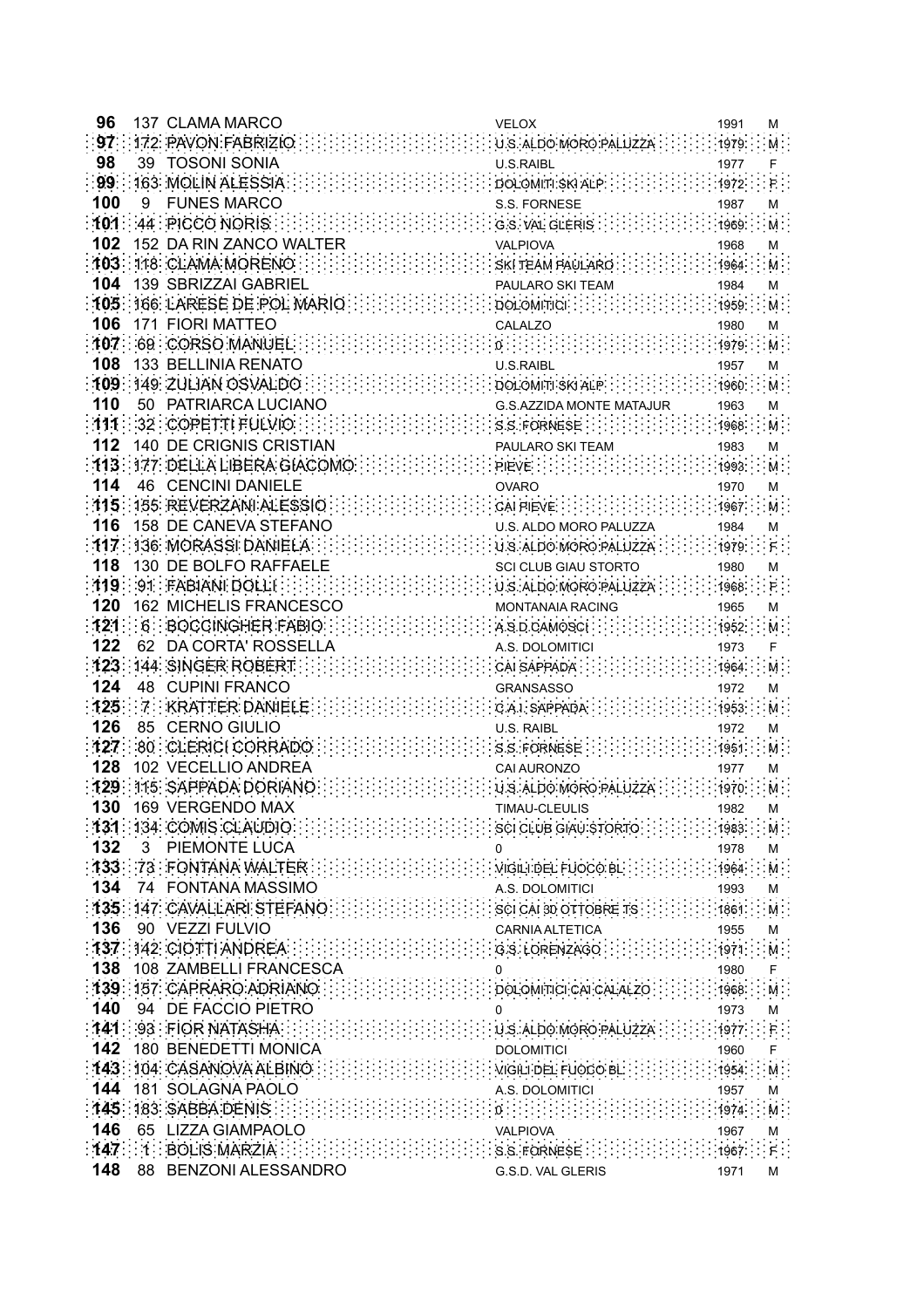| 149. |    | :66 : DA POZZO IVAN         | VALPIOVA                        |      |    |
|------|----|-----------------------------|---------------------------------|------|----|
| 150  |    | 114 DELLA MEA MANUEL        | <b>U.S.RAIBL</b>                | 1995 | м  |
| 151  |    | 97 : BOMBASSEI ALBERTO      | C.A.I. AURONZO                  | 1970 |    |
| 152  | 61 | RONCHI CELSO                | A.S. DOLOMITICI                 | 1962 | М  |
| 153  |    | 68 POMARE MASSIMILIANO      |                                 | 1979 | M. |
| 154  | 52 | <b>FONTANINI DIEGO</b>      | G.S.AZZIDA MONTE MATAJUR        | 1964 | м  |
| 155  |    | :81 : URBAN VALTER :        | S.S. FORNESE:                   | 1958 |    |
| 156  |    | <b>164 QUAIA PIERO</b>      |                                 | 1964 | М  |
| 157  |    | 63 BRESSAN LEILA            | A S. DOLOMITICI                 | 1971 |    |
| 158  | 95 | <b>REPUTIN ISIDORO</b>      | U.S. ALDO MORO PALUZZA          | 1950 | М  |
| 159  |    | 123 GERIN VALENTINO         | S.S. FORNESE                    | 1985 |    |
| 160  |    | <b>161 PRIMUS RUDI</b>      | TIMAU-CLEULIS                   | 1993 | м  |
| 161  |    | :28 : CANEVE LUCA           | DOLOMITI SKI ALP                | 1966 | M. |
| 162  | 34 | DE BETTIN RAFFAELE          | PITTURINA SKI RACE              | 1963 | М  |
| 163  |    | 83 DI DOI ALBERTO           | S.S. FORNESE.                   | 1980 | м  |
| 164  | 51 | <b>ROSSI CRISTIAN</b>       | <b>G.S.AZZIDA MONTE MATAJUR</b> | 1972 | М  |
| 165  |    | 141 ZORZETTO ELENA.         | SCI CAI 30 OTTOBRE TS:          | 1971 |    |
| 166  |    | 148 DE MICHIEL GIUSEPPE     | G.S. LORENZAGO                  | 1978 | М  |
| 167  |    | 103 TANCON ILARIO           |                                 | 1971 | M  |
| 168  |    | <b>145 SUSPIZE ULISSE</b>   | <b>CAI ALBINA</b>               | 1970 | М  |
| 169  |    | 165: MORONI S BARBARA       | :0:                             | 1969 |    |
| 170  | 60 | <b>MARCHESE CARMELO</b>     | A.S. DOLOMITICI                 | 1961 | М  |
| 171  |    | :57 : SACHER MASSIMO :      | S C CANIN                       | 1957 |    |
| 172  | 13 | <b>ROSSI TATIANA</b>        | <b>RACING MONTANAIA</b>         | 1974 |    |
| 173  |    | 146 BATTICCI IRENE          | SCI CAI 30 OTTOBRE TS           | 1981 |    |
| 174  |    | <b>154 BILLIANI ERICA</b>   | 0                               | 1975 |    |
| 175  |    | 156: DEFEND ROBERTO         |                                 | 1972 |    |
| 176  | 56 | <b>FABIANI ETTORE</b>       | G.S.A. UDINE                    | 1946 | М  |
| 177  |    | 12: VIRRUSO GAETANO         |                                 | 1970 |    |
| 178  |    | <b>175 GIANCOTTI ANDREA</b> |                                 | 1973 | М  |
| 179  |    | 173 ROMANIN MATTEO          | ATLETICA SAPPADA                | 1974 | м: |
| 180  |    | <b>159 PRIMUS TOMAS</b>     | TIMAU-CLEULIS                   | 1989 | М  |
| 181  |    | 160 DE CRIGNIS SANDRO:      | TIMAU-CLEULIS                   | 1989 |    |
|      |    |                             |                                 |      |    |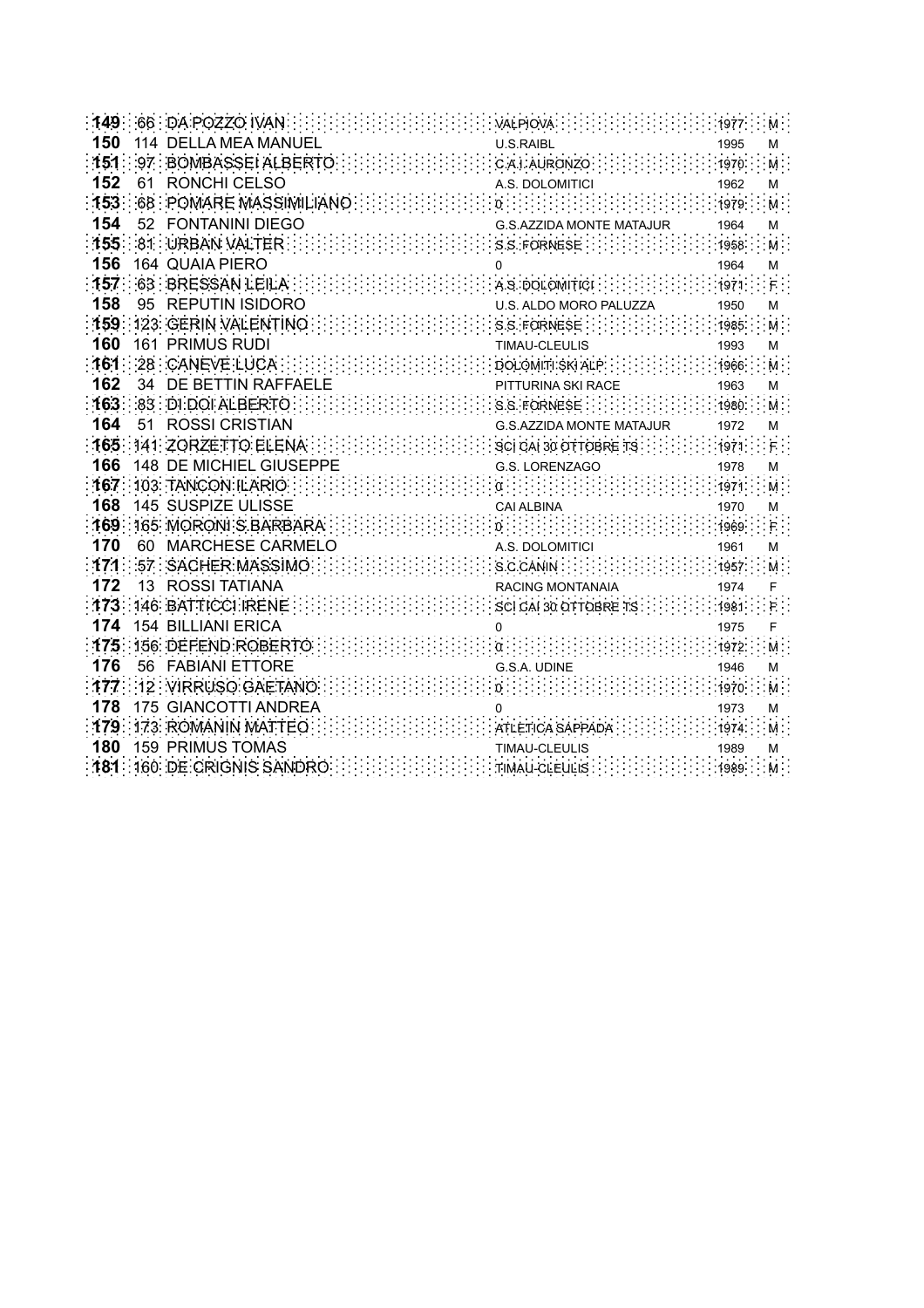| pos m/f | pos cat | Cat    | Tempo                                                             | Dist  |
|---------|---------|--------|-------------------------------------------------------------------|-------|
|         |         | sen M  | 34'29.                                                            |       |
|         |         | sen M  | 36'10                                                             | 1'40  |
|         |         | sen M  | 36'21                                                             | 1'51. |
|         |         | sen M  | 36'22                                                             | 1'52  |
|         |         | sen M  | 36'29                                                             | 2'00. |
|         |         | sen M  | 36'40                                                             | 2'10  |
|         |         | nas M  | 37'50                                                             | 3'21  |
|         |         |        | 38'03                                                             | 3'34  |
|         |         | sen M  | 38'31                                                             | 4'02  |
|         |         | sen M  | 38'41                                                             | 4'11  |
|         | 10      | sen M  | 38'46                                                             | 4'17  |
|         |         | sen M  |                                                                   | 4'20  |
|         |         | sen M  | 38'49<br>38'54                                                    | 4'24  |
| 14      |         | sen M. |                                                                   | 4'32  |
| 15      | 13      | sen M  | 39'01                                                             |       |
|         | 14      | sen M  | 39'30                                                             | 5'01  |
| 16      | 15      | sen M  | 39'43                                                             | 5'14  |
| 17.     | 16      | sen M  | 39'53.                                                            | 5'24. |
| 18      | 17      | sen M  | 39'54                                                             | 5'25  |
| 19      |         | sen M  | 40'12                                                             | 5'43  |
| 20      |         | esp M  | 40'27                                                             | 5'57  |
|         |         | mas M. | 40'35                                                             | 6'06  |
| 22      | 3       | mas M  | 40'57                                                             | 6'27  |
| 23      | 19      | sen M  | 41'03                                                             | 6'34  |
| 24      | 20      | sen M  | 41'19                                                             | 6'50  |
| 25      | 21      | sen M  | 41'29                                                             | 7'00. |
| 26      |         | sen M  | 41'49                                                             | 7'19  |
| 27      | 23      | sen M  | 41'49                                                             | 7'20. |
| 28      | 24      | sen M  | 41'53                                                             | 7'24  |
| 29      | 25      | sen M  | 41'55                                                             | 7'26  |
| 30      | 26      | sen M  | 42'01                                                             | 7'32  |
|         |         | mas M  | 42'12                                                             | 7'43. |
|         |         | mas M  | 42'22                                                             | 7'53  |
|         | −.      | sen M  | 42'36                                                             | 8'07  |
| 34      | 28      | sen M  | 42'43 8'14                                                        |       |
|         |         |        | $35$ : $29$ : $\frac{1}{29}$ : $42\frac{5}{4}$ : $825$            |       |
| 36      | 30      | sen M  | 43'28                                                             | 8'59  |
| 37      |         |        | $6$ : $\frac{1}{2}$ mas M : : 43'39 : : 9'10 :                    |       |
| 1       | 1       |        | sen F 43'46                                                       | 9'17  |
|         |         |        | $\therefore$ 38 : : : : : 31 : : : sep M : : : 44'00 : : : 9'31 : |       |
| 39      | 32      |        | sen M 44'14                                                       | 9'45  |
|         |         |        | $40$ : $33$ : $33$ : $4440$ : $1011$                              |       |
| 41      | 7       | mas M  | 44'48                                                             | 10'19 |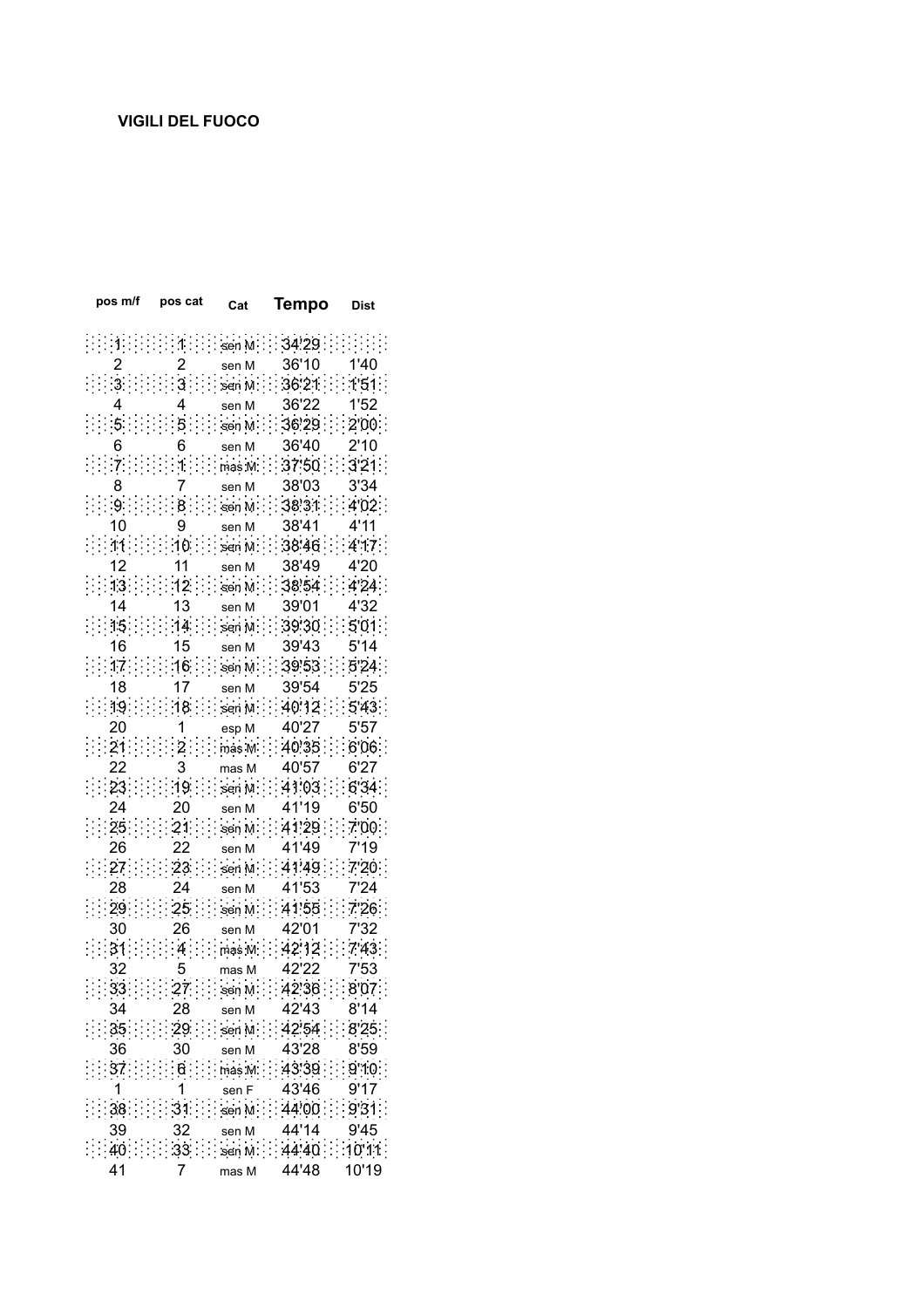$\frac{1}{2}$ : 42:  $\frac{1}{2}$ :  $8$  :  $\frac{1}{2}$  mas M:  $\frac{1}{2}$  44'55:  $\frac{1}{2}$ 10'26: 45'12 10'43 43 34 sen M  $44:1:1:1:$  $45'21:10'52$  $\frac{1}{2}$  jun M 45'39  $11'10$ 45 9 mas M  $46$ 35 sen M 45'41  $11'12$ 47 10 45'46 11'17 mas M  $\therefore 48 : 36 :$ sen M 45.51  $11'22$ 45'53 11'24 49 37 sen M  $50...38$ sen M  $45.55$  : 1125 51 45'56 11'26 39 sen M  $\frac{1}{27}$ : 52: : : : : : 40: : : : sen M: : : 45'57: : : 11'27: 45'58 11'28 53 41 sen M  $54$  $42$ 45'59 11'29 sen M  $\overline{2}$  $\mathbf{1}$ 46'02 11'33 mas F 46'11  $55:1:43$  $11'42$ sen M 56 44 46'18 11'48 sen M  $57 : 45$ 46'33 sen M  $12'04$ 58  $11$ mas M 46'35 12'06  $59 : 46$ 46'39  $12'10$ sen M  $12'11$ 60 47 sen M 46'41  $12'35$  $61:12: \dots$  mas M 47.05 3  $\overline{2}$ 47'18 12'49 sen F  $62$  : : : : 48  $12'51$ 47'20 sen M 63 49 47'24 12'54 sen M  $64:30:30:30$ 47'31 : 13'01 47'36 13'07 51 65 sen M  $66...13$ mas M 47'37  $13'08$ 67 52 sen M 47'53 13'24  $47.54 : 13.25$  $68:14$ mas M 48'15 13'46 69 53 sen M  $\therefore 70$   $\therefore 54$ 48'16  $13'47$ sen M 48'29 14'00  $71$ 55 sen M  $\cdot$  3 sen F  $14'05$  $\sim$  4 48'34 72 15 48'53 14'24 mas M  $73$  : :::: 56 :::: sen M: 48'55 : 14'26 ÷. 74 57 48'58 14'29 sen M  $\therefore 75$  :  $58$  : 49'00 14'31 sen M 76  $\overline{2}$ 49'13 14'44 jun M  $-77$  $16$ 49'16 14'47 mas M 5  $\overline{4}$ 49'17 14'48 sen F  $: 78: 59$  $14'50$ sen M 49'19  $\mathcal{L}_{\mathcal{I}}$ 79  $17$ 49'28 14'58 mas M  $\frac{1}{2}$  : 80  $18$ mas M 49'32  $:15'03$ 49'44 81 19 mas M 15'15  $82.20$ mas M 49'47  $15'17$ 49'53 83 60 15'24 sen M  $84:121$  $mas M$  $-49'55$  $15'26$ 85 61 49'57 15'28 sen M  $86...62$  $50'06$  $:15'37$ sen M 87 63 50'09 15'40 sen M  $88:64$  $50'10$  :  $15'41$ sen M 50'16 15'47 89 65 sen M  $90:1:66:$  sen M:  $50'18:15'49$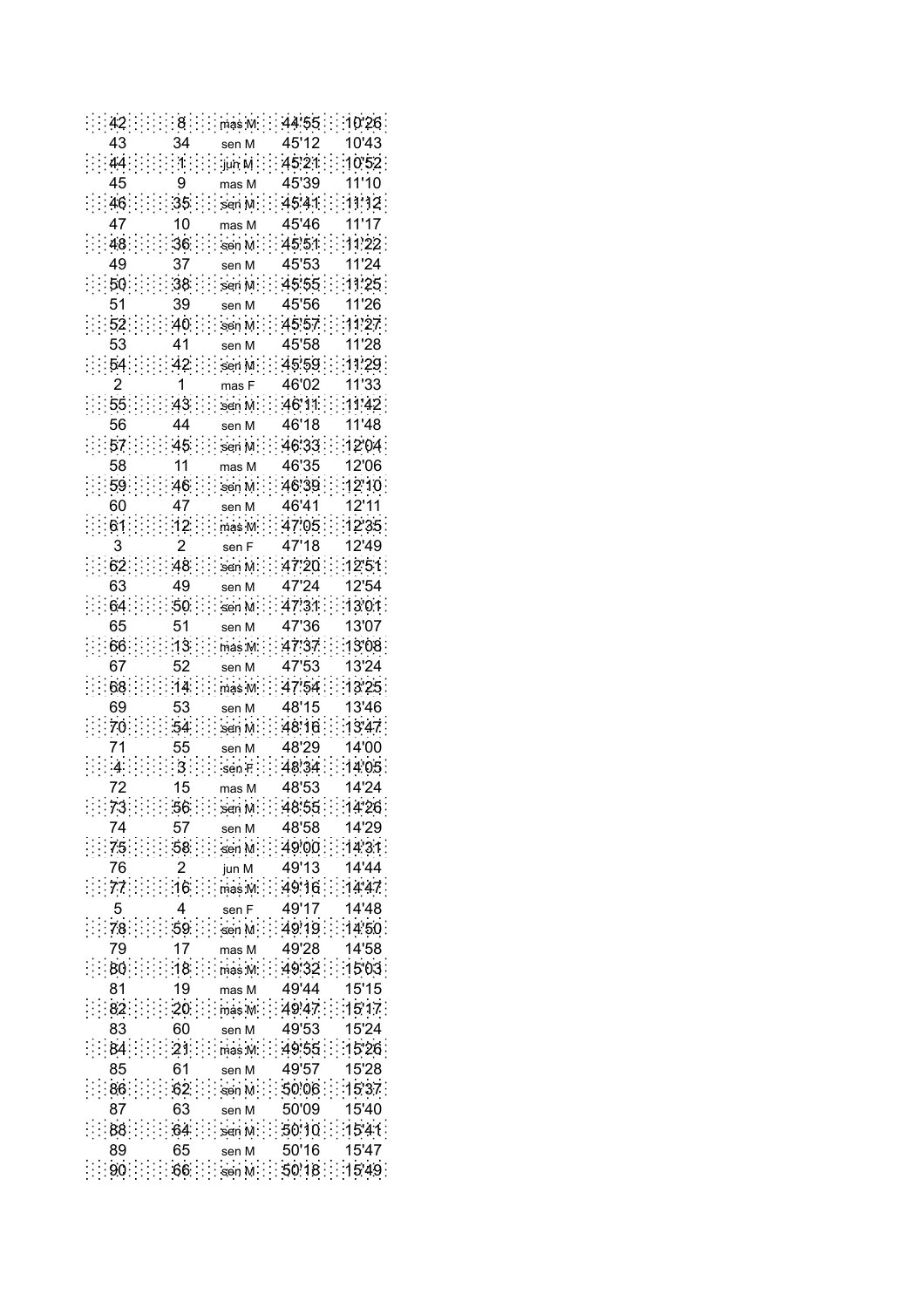| 91     |                 | jun M                             | 50'21                       | 15'52 |
|--------|-----------------|-----------------------------------|-----------------------------|-------|
|        | 67              | sen M                             | 50'29                       | 16'00 |
|        |                 | sen F                             | 50'40                       | 16'11 |
|        | 6.              | sen F                             | 50'50                       | 16'21 |
| 93     | 68              | sen M                             | 50'51                       | 16'22 |
| 94     | 69              | sen M                             | 51.08                       | 16'39 |
| 95     | 70              | sen M                             | 51'17                       | 16'48 |
| 96     | 22              | mas M                             | 51'21                       | 16'52 |
| 97     | 71              | sen M                             | 51'22                       | 16'53 |
| 98     | 23              | mas:M                             | 51'30                       | 17'01 |
| 99     | 72              | sen M                             | 51'37                       | 17'08 |
| 100    | 73              | sen M                             | 51'43                       | 17'13 |
| 101    | 24              | mas M                             | 52'03                       | 17'34 |
| 102    | 25              | mas M                             | 52'11                       | 17'42 |
| 103    | 26              | mas M                             | 52'22                       | 17'53 |
| 104    | 74              | sen M                             | 52'23                       | 17'53 |
| 105    | 75              | sen M                             | 52'25                       | 17'56 |
| 106    | $\overline{4}$  | jun M                             | 52'40                       | 18'11 |
| 107    | 76              | sen M                             | 52'46                       | 18'17 |
| 108    | 77              | sen M                             | 52'55                       | 18'25 |
| 109    | 78              | sen M                             | 53'35                       | 19'06 |
| 8      | 7               | sen F                             | 53'54                       | 1925  |
| 110    | 79              | sen M                             | 54'00                       | 19'30 |
| 9      | 8               | sen F                             | 54'05                       | 19'35 |
| 111    | 27              | mas M                             | 54'06                       | 19'37 |
| 112    | 28              | mas M                             | 54'11                       | 19'42 |
|        | 9               | sen F                             | 54'12                       | 19'43 |
| 113    | 29.             | mas M                             | 54.24                       | 19'55 |
| 114    | 80              | sen M                             | 54'25                       | 19'56 |
| 115    | 30              | mas M;                            | 54'26                       | 19'57 |
| 116    | 81              | sen M                             | 54'52                       | 20'23 |
| 117    | 31              | mas M                             | 54'53                       | 20'24 |
| 118    | 82              | sen M                             | 55'15                       | 20'45 |
| 119    | 83              | sen M                             | 55'25                       | 20'56 |
| 120    | 84              | sen M                             | 55'50                       | 21'21 |
|        |                 | $121:$ : 85 : sen M : 5625 : 2156 |                             |       |
| 122    | 86              | sen M                             | 57'31                       | 23'02 |
| 123    | 32.             | mas M                             | 57'47                       | 23'18 |
| 124    | 5               | jun M                             | 57'48                       | 23'19 |
| 125    | 33.             | mas M                             | 58'29                       | 23'59 |
| 126    | 34              | mas M                             | 58'35                       | 24'06 |
| 127    | 87.             | sen M : 5843 :                    |                             | 24'14 |
| 11     | 10              | sen F                             | 58'53                       | 24'24 |
| $-128$ | 88 <sup>°</sup> | sen M                             | .5856                       | 24'27 |
| 129    | 89              | sen M                             | 59'16                       | 24'47 |
| 12     | 11              | sen F                             | :59'18:24'49                |       |
| 13     | 2               | mas F                             | 59'26                       | 24'57 |
| 130.   | 35.             |                                   | mas M :: $59'33$ :: $25'04$ |       |
| 131    | 36              | mas M                             | 59'53                       | 25'24 |
| 132.   | 90 <sub>1</sub> | sen M                             | 1:00'02                     | 25'33 |
| 133    | 91              | sen M                             | 1:00'28                     | 25'59 |
| 14     | 12.             | sen F                             | 1:00'33                     | 26'03 |
| 134    | 92              | sen M                             | 1:00'38                     | 26'09 |